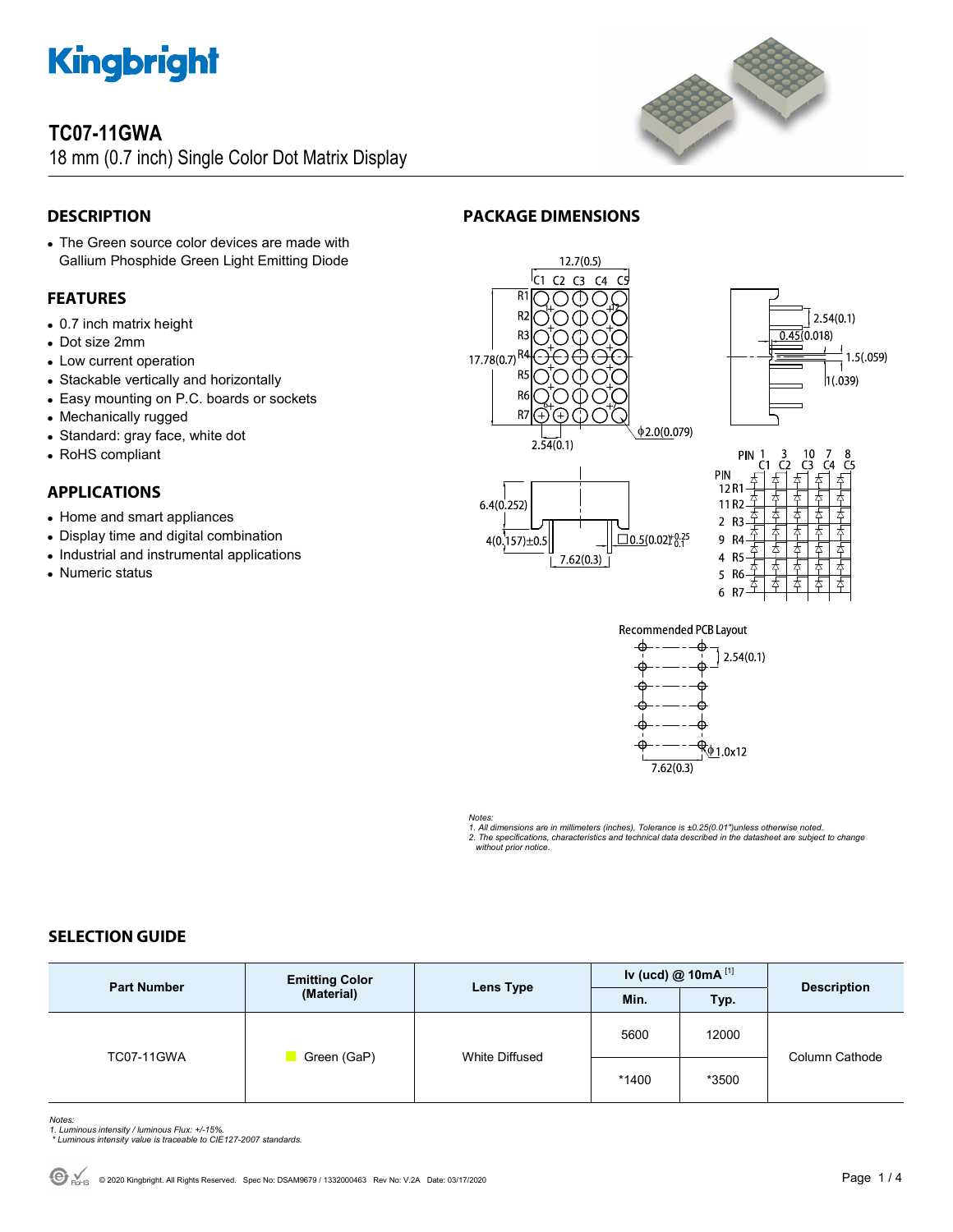## **ELECTRICAL / OPTICAL CHARACTERISTICS at T<sub>A</sub>=25°C**

| <b>Parameter</b>                                         | Symbol                     | <b>Emitting Color</b> | Value                    |                          | <b>Unit</b> |
|----------------------------------------------------------|----------------------------|-----------------------|--------------------------|--------------------------|-------------|
|                                                          |                            |                       | Typ.                     | Max.                     |             |
| Wavelength at Peak Emission $I_F = 10mA$                 | $\Lambda_{\rm peak}$       | Green                 | 565                      | $\overline{\phantom{a}}$ | nm          |
| Dominant Wavelength $I_F = 10mA$                         | $\lambda_{\text{dom}}$ [1] | Green                 | 568                      | $\overline{\phantom{0}}$ | nm          |
| Spectral Bandwidth at 50% $\Phi$ REL MAX<br>$I_F = 10mA$ | Δλ                         | Green                 | 30                       | $\overline{\phantom{a}}$ | nm          |
| Capacitance                                              | С                          | Green                 | 15                       | $\overline{\phantom{a}}$ | pF          |
| Forward Voltage $I_F = 10mA$                             | $V_F$ <sup>[2]</sup>       | Green                 | 2.0                      | 2.4                      | $\vee$      |
| Reverse Current ( $V_R$ = 5V)                            | $I_R$                      | Green                 | $\overline{\phantom{a}}$ | 10                       | μA          |

*Notes:* 

1. The dominant wavelength (λd) above is the setup value of the sorting machine. (Tolerance λd : ±1nm. )<br>2. Forward voltage: ±0.1V.<br>3. Wavelength value is traceable to CIE127-2007 standards.<br>4. Excess driving current and

| Parameter                               | Symbol                    | Value                 | Unit         |  |
|-----------------------------------------|---------------------------|-----------------------|--------------|--|
| Power Dissipation                       | $P_D$                     | 62.5                  | mW           |  |
| Reverse Voltage                         | $V_R$                     | 5                     | $\vee$       |  |
| Junction Temperature                    | $\mathsf{T}_j$            | 110                   | $^{\circ}C$  |  |
| Operating Temperature                   | $T_{op}$                  | $-40$ To $+85$        | $^{\circ}C$  |  |
| Storage Temperature                     | $T_{\text{stg}}$          | $-40$ To $+85$        | $^{\circ}$ C |  |
| DC Forward Current                      | IF.                       | 25                    | mA           |  |
| Peak Forward Current                    | $I_{\mathsf{FM}}{}^{[1]}$ | 140                   | mA           |  |
| Electrostatic Discharge Threshold (HBM) |                           | 8000                  | $\vee$       |  |
| Lead Solder Temperature <sup>[2]</sup>  |                           | 260°C For 3-5 Seconds |              |  |

## **ABSOLUTE MAXIMUM RATINGS at T<sub>A</sub>=25°C**

Notes:<br>1. 1/10 Duty Cycle, 0.1ms Pulse Width.<br>2. 2mm below package base.<br>3. Relative humidity levels maintained between 40% and 60% in production area are recommended to avoid the build-up of static electricity – Ref JEDEC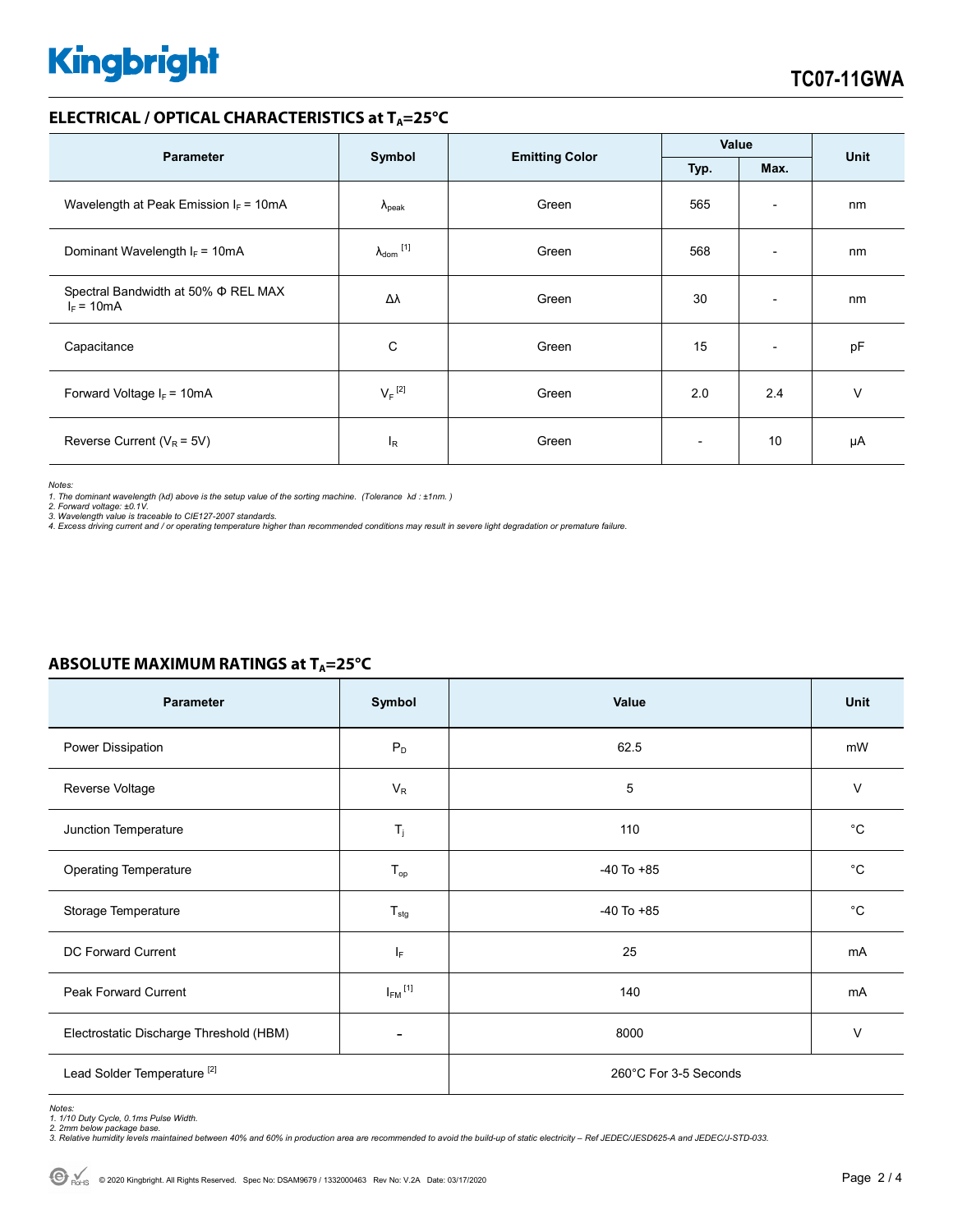## **TECHNICAL DATA**





**GREEN**





### **Forward Current Derating Curve Luminous Intensity vs. Ambient Temperature** 50 2.5 Permissible forward current (mA) Permissible forward current (mA) Luminous intensity normalised Luminous intensity normalised 40 2.0 at Ta = 25 °C 30 1.5 20 1.0 10 0.5  $\overline{0}$ 0.0 -40 -20 0 20 40 60 80 100 -40 -20 0 20 40 60 80 100 Ambient temperature (°C) Ambient temperature (°C)

### **RECOMMENDED WAVE SOLDERING PROFILE <b>A CONDUCT A CONDUCT SOLDERING PROFILE Soldering General Notes**



*Notes:* 

*1. Recommend pre-heat temperature of 105°C or less (as measured with a thermocouple attached to the LED pins) prior to immersion in the solder wave with a maximum solder bath temperature of 260°C* 

2. Peak wave soldering temperature between 245°C ~ 255°Cfor 3 sec (5 sec max).<br>3. Do not apply stress to the epoxy resin while the temperature is above 85°C.<br>4. Fixtures should not incur stress on the component when mounti

*5. SAC 305 solder alloy is recommended.* 

- 1. Through-hole displays are incompatible with reflow soldering.
- 2. If components will undergo multiple soldering processes, or other processes where the components may be subjected to intense heat, please check with Kingbright for compatibility.

### **CLEANING**

- 1. Mild "no-clean" fluxes are recommended for use in soldering.
- 2. If cleaning is required, Kingbright recommends to wash components with water only. Do not use harsh organic solvents for cleaning because they may damage the plastic parts .
- 3. The cleaning process should take place at room temperature and the devices should not be washed for more than one minute.
- 4. When water is used in the cleaning process, Immediately remove excess moisture from the component with forced-air drying afterwards.

*<sup>6.</sup> No more than one wave soldering pass. 7. During wave soldering, the PCB top-surface temperature should be kept below 105°C.*